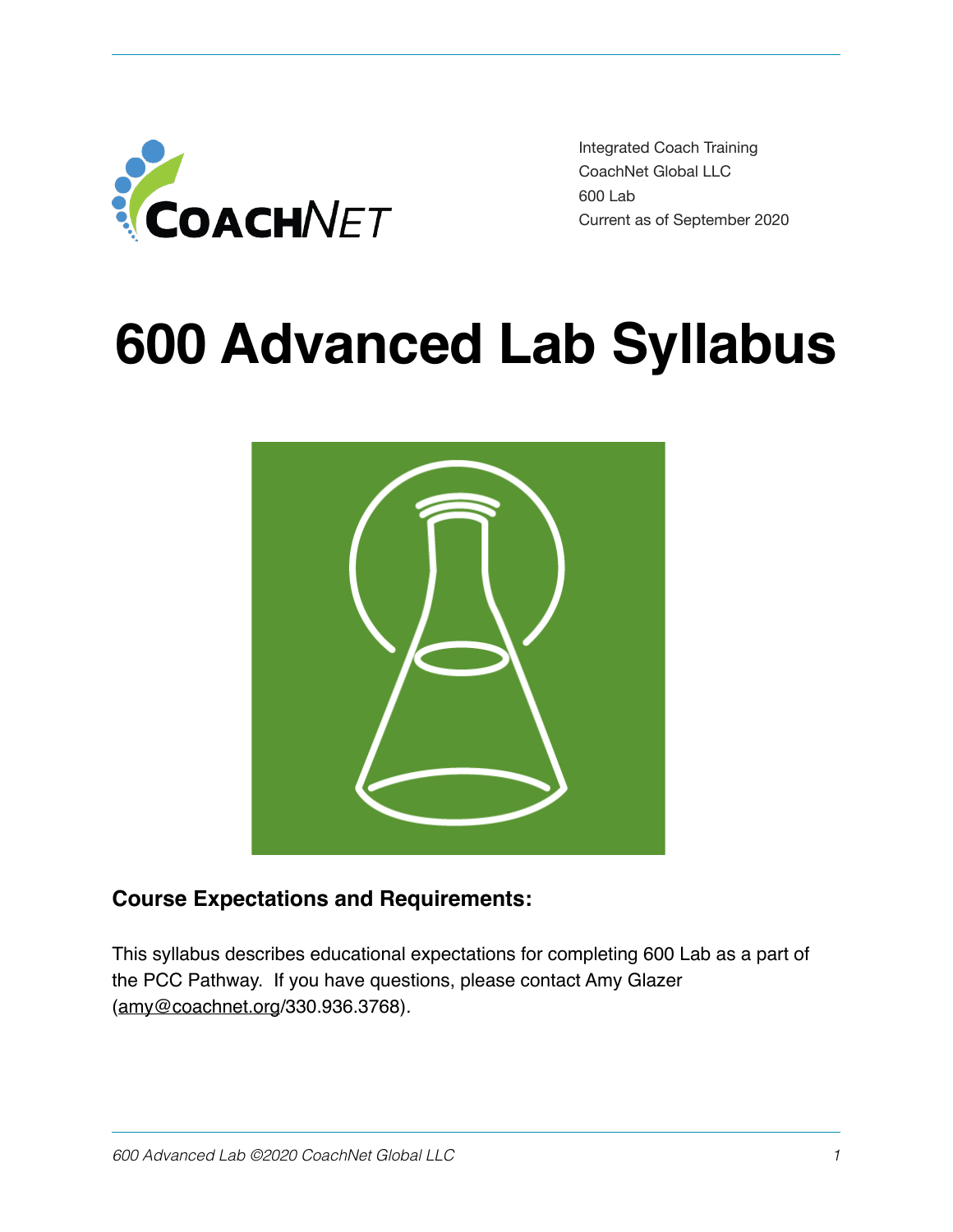#### **Basic Information:**

- 600 Lab
- Online

#### **Number of Coach Specific Training Hours**:

- 8 x 60 minute class sessions (online).
- CoachNet uses a system called Zoom Meeting for our online training. You can access it through the Zoom Meeting app, or through your browser. You can acquire the link through [www.coachnet.org](http://www.coachnet.org) located in My Courses.
- Feedback forms for each coaching session (submitted for review).

#### **Prerequisites for 600 Advanced Lab:**

- 60+ hours of coach training
- 60 hours of coaching experience

#### **Instructor's Name:**

Jonathan Reitz, MCC [jonathan@coachnet.org](mailto:jonathan@coachnet.org) 440.550.4374

#### **Contacting the CoachNet Team:**

Amy Glazer, PCC Student Connection Team Lead [amy@coachnet.org](mailto:amy@coachnet.org) 330.936.3768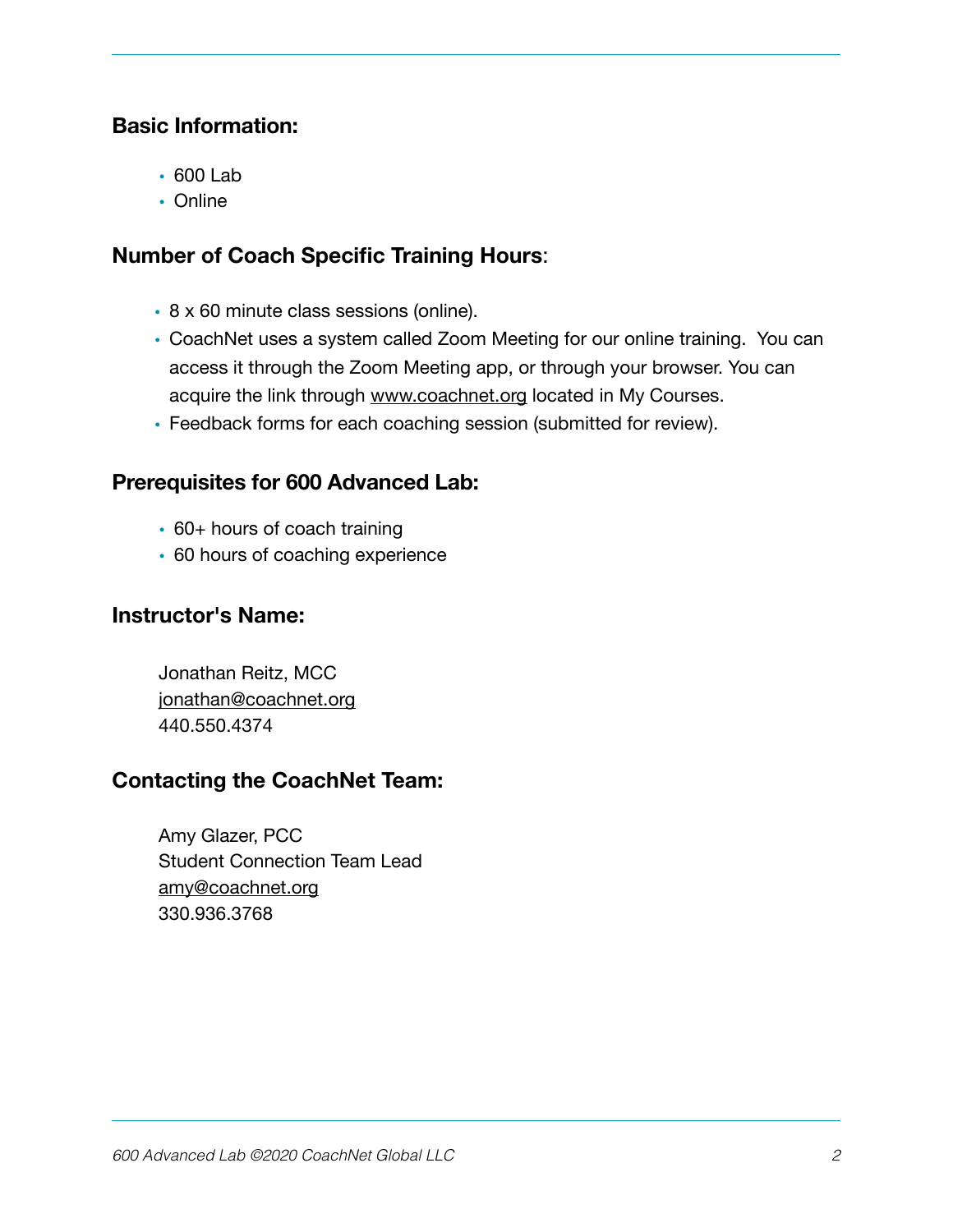#### **Website Description:**

In this 8 session course, you'll work on advanced coaching skills under the observance of a credentialed ICF coach. Each participant will both coach and be coached during the course of the 8 sessions.

Each session will begin with a short teaching on a high level application of one of the 8 ICF Core Competencies. You'll then coach one of the other participants and will receive immediate feedback both your instructor and your co-participants.

You'll leave this class with an action plan for developing your own coaching AND have listened to enough coaching that you'll begin to identify both strong and weak moments in your own coaching as they happen! All written feedback is offered by CoachNet trainers who have at least a Professional Certified Coach (PCC) credential in the International Coach Federation (ICF).

**Prerequisites:** 200 Lab or its equivalent is required before taking this course. You also must have at least 60 hours of coaching experience and 60 or more hours of coach specific training.

- This course focuses on all 8 ICF Core Coaching Competencies
- • Limited to a MAXIMUM of 8 participants
- 8 60 minute sessions
- 8 coach-specific training hours
- Wednesdays from 2:30-3:30pm EST of Thursdays from 2:30-3:30pm EST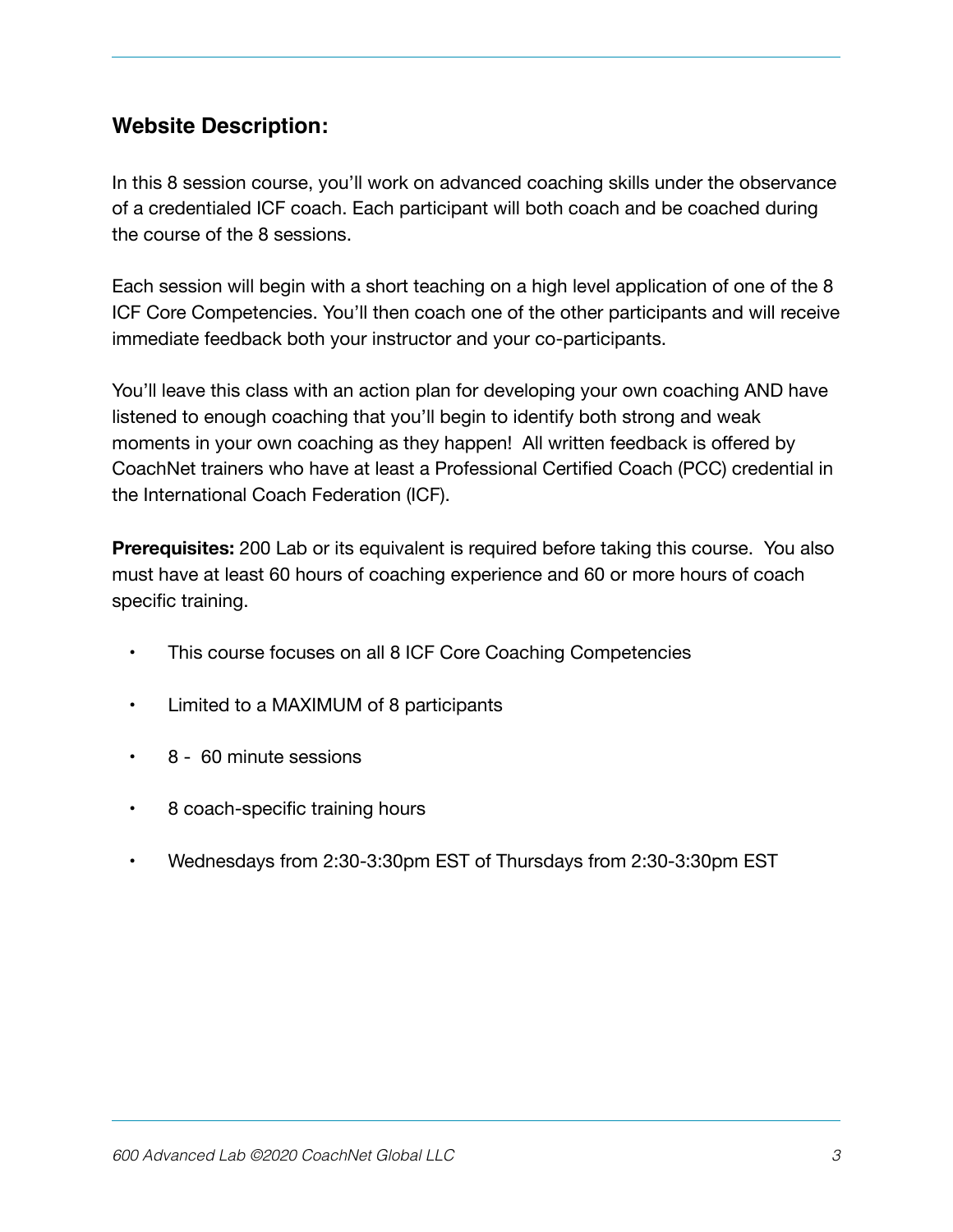#### **Course Objectives:**

The objectives for this course are:

- Practice (with feedback)
- Experience the ICF Core Competencies and Code of Ethics
- Conduct formal and informal coaching conversations and begin to understand formal coaching relationships

#### **Required Student Resources:**

To successfully complete 600 Advanced Lab you will need:

- A reliable internet connection
- A reliable telephone
- A copy of the 600 Advanced Lab Participant's Sessions Guide
- An email address
- Word processing software to submit final assignments in Microsoft Word format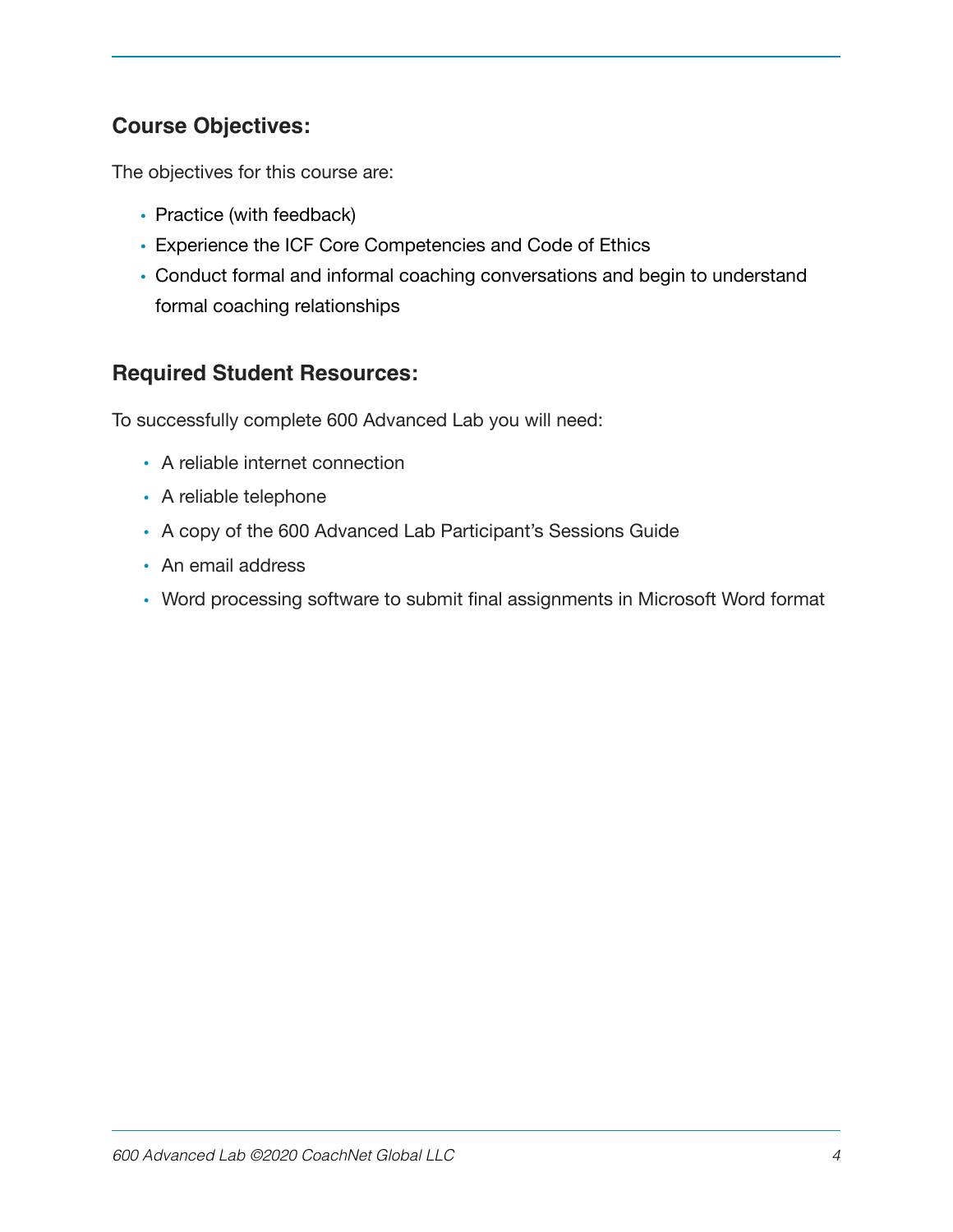# **Course Schedule/Outline/Calendar of Events:**

600 Advanced Lab follows one of two formats: online for 8 - 60 minute sessions, online for 4 - 120 minutes sessions. Both formats include follow up assignments. 600 Advanced Lab begins online 2-3 times per year on average.

| <b>Session</b> | <b>Pre-Work</b>                               | <b>Class Focus</b>                                   | <b>Follow Up Assignment</b>                       |
|----------------|-----------------------------------------------|------------------------------------------------------|---------------------------------------------------|
| 1              | Choose coaching<br>topic/prepare to<br>coach. | <b>ICF Core</b><br>Competencies                      | Send feedback form<br>to coach and<br>instructor. |
| $\overline{2}$ | Choose coaching<br>topic/prepare to<br>coach. | Setting the<br>Foundation                            | Send feedback form<br>to coach and<br>instructor. |
| 3              | Choose coaching<br>topic/prepare to<br>coach. | <b>Establishing The</b><br><b>Coaching Agreement</b> | Send feedback form<br>to coach and<br>instructor. |
| 4              | Choose coaching<br>topic/prepare to<br>coach. | <b>Listens Actively</b>                              | Send feedback form<br>to coach and<br>instructor. |
| 5              | Choose coaching<br>topic/prepare to<br>coach. | <b>Powerful Questioning</b>                          | Send feedback form<br>to coach and<br>instructor. |
| 6              | Choose coaching<br>topic/prepare to<br>coach. | <b>Coaching Presence</b>                             | Send feedback form<br>to coach and<br>instructor. |
| 7              | Choose coaching<br>topic/prepare to<br>coach. | <b>Ethical Practices</b>                             | Send feedback form<br>to coach and<br>instructor. |
| 8              | Choose coaching<br>topic/prepare to<br>coach. | Insight Into Action                                  | Send feedback form<br>to coach and<br>instructor. |

#### *Course Outline:*

All assignments must be submitted to the Instructor within 30 days of the final class.

#### **Criteria for Grading:**

600 Advanced Lab is conducted on a pass/fail basis.